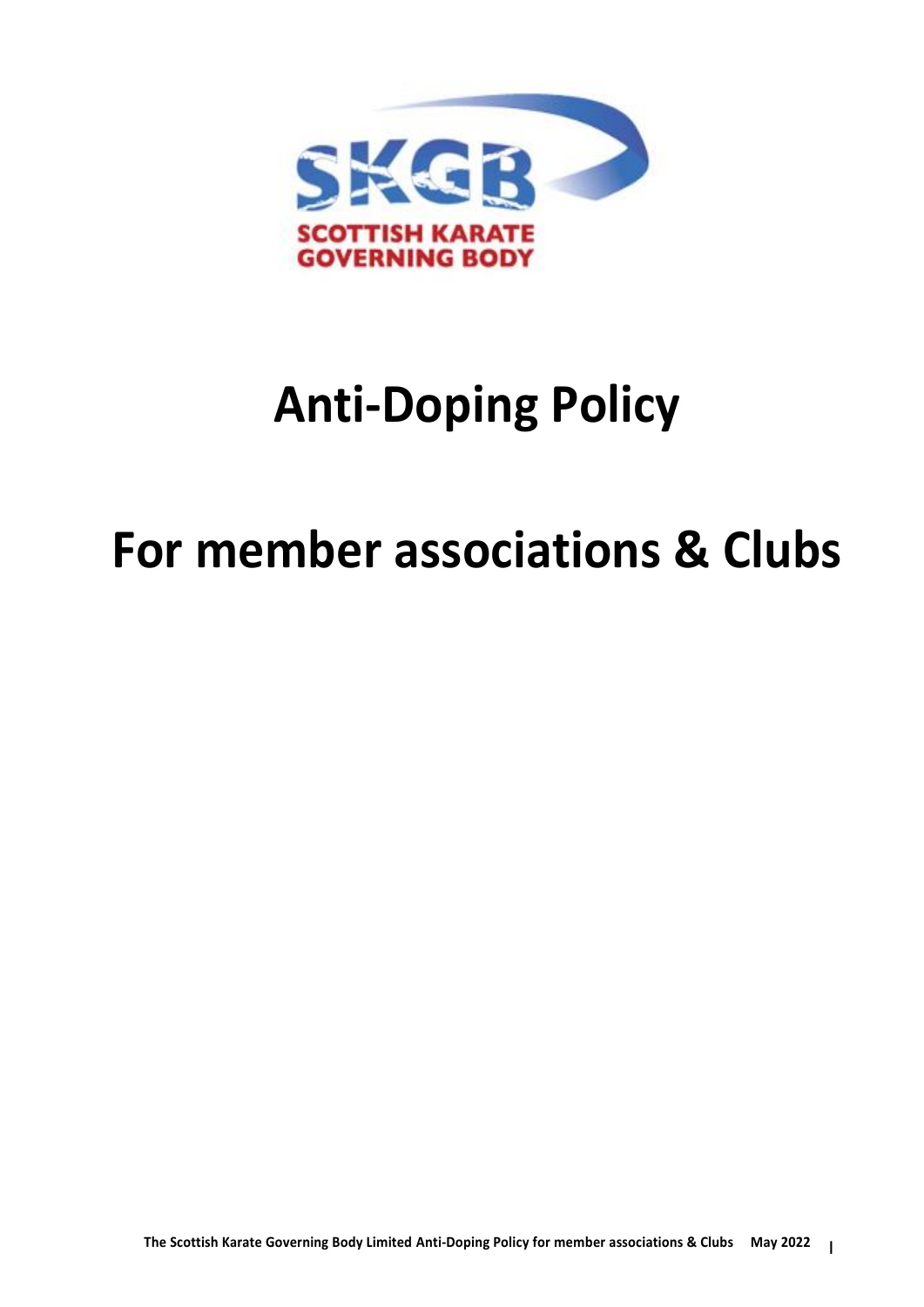## Definitions

| <b>Athlete</b>        | Any Person (in Traditional or Sport Karate) who competes at any level in<br>karate under the jurisdiction of The Scottish Karate Governing Body<br>Limited For purposes of Article 2.8 and Article 2.9 of the UK Anti-Doping<br>Rules, an Athlete is any Person (including any Recreational Athlete) who<br>participates at any level in any sport under the authority of any Signatory,<br>government or other sports organisation accepting the Code. |
|-----------------------|---------------------------------------------------------------------------------------------------------------------------------------------------------------------------------------------------------------------------------------------------------------------------------------------------------------------------------------------------------------------------------------------------------------------------------------------------------|
| Coach                 | Any SKGB coach working with an Athlete participating in or preparing for<br>Traditional or Sport competition.                                                                                                                                                                                                                                                                                                                                           |
| <b>Athlete</b>        |                                                                                                                                                                                                                                                                                                                                                                                                                                                         |
| <b>Support Person</b> | Any SKGB team manager, team support staff (sport scientist, doctor,<br>physiotherapist, coach etc.), agent, official, parent or any other Person<br>working with, treating, or assisting an Athlete participating in or preparing<br>for karate competition.                                                                                                                                                                                            |
| Participant           | Any competitor or Athlete Support Person.                                                                                                                                                                                                                                                                                                                                                                                                               |
| Person                | A natural Person or an organisation or other entity.                                                                                                                                                                                                                                                                                                                                                                                                    |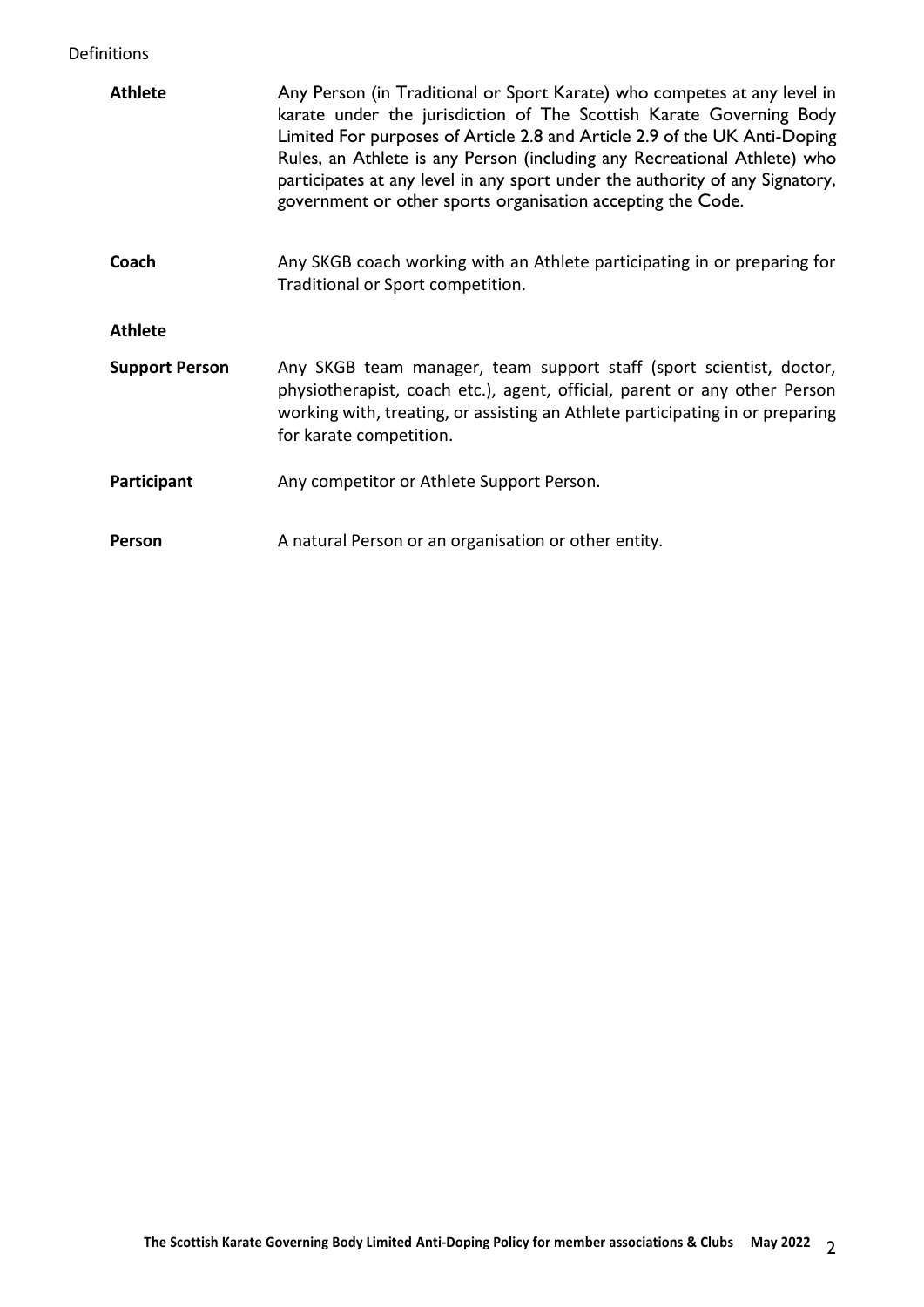Anti-Doping Policy

1.0 The anti-doping rules of The Scottish Karate Governing Body Limited are the UK Anti-Doping Rules published by UK Anti- Doping Limited (or its successor), as amended from time to time. Such rules shall take effect and be construed as rules of The Scottish Karate Governing Body Limited. In becoming a member of The Scottish Karate Governing Body Limited agree to comply with the rules of The Scottish Karate Governing Body Limited which includes agreement not to engage in any doping related activity. The UK Anti-Doping Rules can be found at

<https://www.ukad.org.uk/anti-doping-rules>

- 2.0 UK Anti-Doping (UKAD) is responsible for the implementation and management of the UK's National Anti-Doping Policy and their mission is to protect the right of athletes to compete in clean sport. UKAD ensure sports bodies comply with the World Anti-Doping Code by working with sports bodies to deliver education and information, carry out testing, undertake intelligence management and prosecute anti-doping rule violations.
- 3.0 The Scottish Karate Governing Body Limited in collaboration with UKAD support all members in understanding their responsibilities through the provision of Clean Sport education and information.
- 4.0 The UK Anti-Doping rules shall apply to and shall bind all Athletes, Athlete Support Personnel, and other Persons under the jurisdiction of The Scottish Karate Governing Body Limited. Those to whom these Rules apply include:
	- 4.1 All athletes, coaches and athlete support personnel and other persons who are members of The Scottish Karate Governing Body Limited and/or other World Karate Federation affiliated organisations.
	- 4.2 All athletes, coach, athlete support personnel and other persons participating in such capacity in events, competitions and other activities organised, convened, authorised, or recognised by The Scottish Karate Governing Body Limited.
	- 4.3 All coaches, athlete support personnel and other persons working with, treating, or assisting an athlete participating in a professional or sport capacity.
	- 4.4 All athletes, coaches, athlete support persons and other persons taking part in Traditional and Sport karate with any of the home nations (including any clubs, teams, associations, or leagues) and